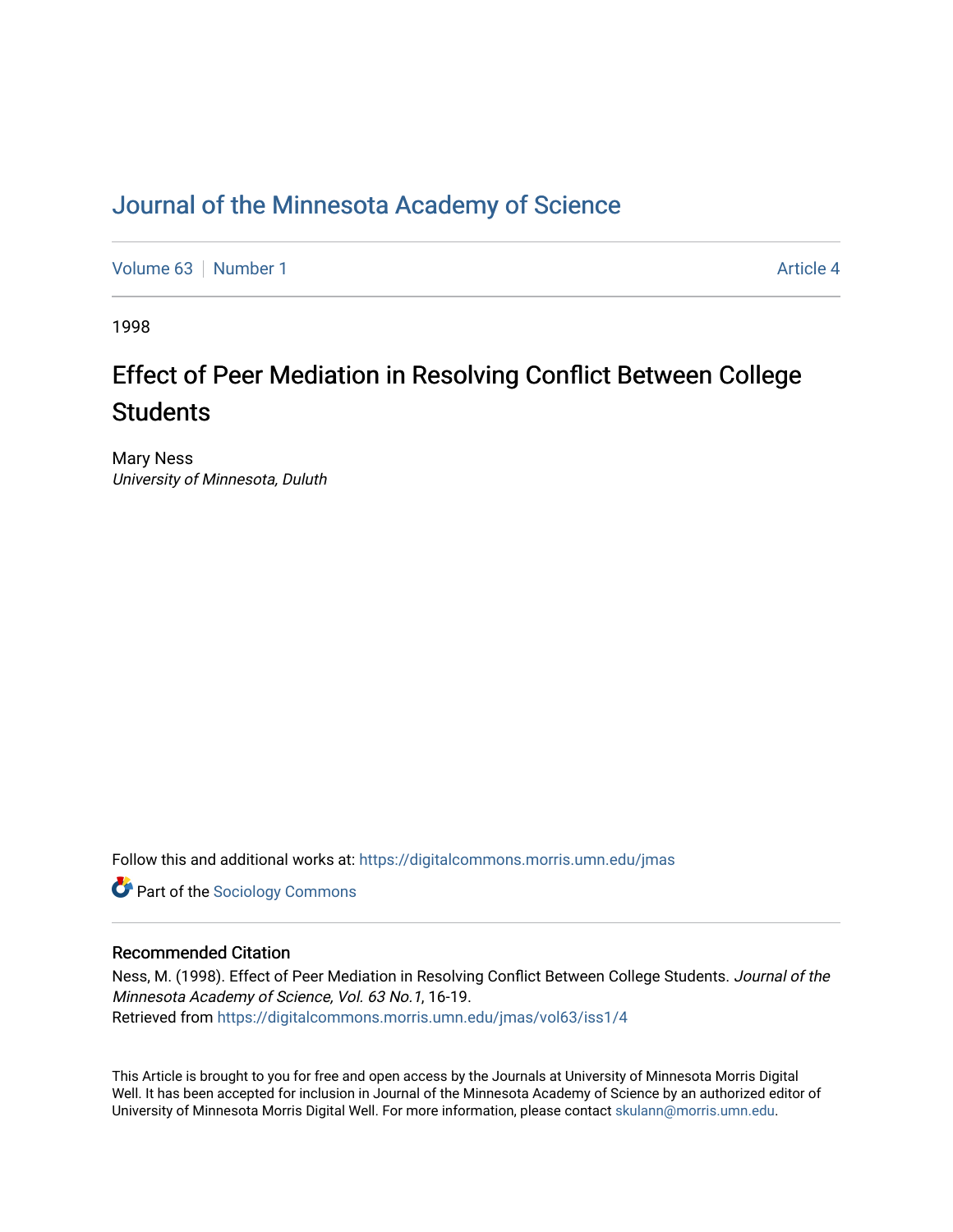## **EFFECT OF PEER MEDIATION IN RESOLVING CONFLICT BETWEEN COLLEGE STUDENTSt**

#### MARY NESS

1996 WINCHELL UNDERGRADUATE RESEARCH AWARD RECIPIENT

#### **ABsTRACT**

Mediation is a non-adversarial method of resolving conflict through the use a trained third party in a structured process. This study measured college students' perception of satisfaction/resolution of conflicts with and without the presence of a trained peer mediator. Subjects wrote "scripts" of a recent conflict in which they were involved. Subjects also completed pertinence and intensity ratings of conflict areas on a Likert-type questionnaire. Conflict areas were limited to commonly experienced issues such as broken promises, annoyance, and illegitimate demands. Using the results, thirty-two subjects were paired and assigned scenarios to role play in conflict dyads. In experimental group dyads, mediators used a conflict resolution process that explores disputants perceptions and feelings, checks for understanding, and generates solutions. The control group attempted resolution of the conflict without assistance; mediators were present as observers only. Subjects then completed a satisfaction/resolution survey. Compared to the control group, subjects in the experimental group were more satisfied with the outcome ( $p \le 0.05$ ). In the pertinence and intensity of conflict categories measure, a gender main effect was observed for annoyance, criticism, and feeling ignored, with women rating these as more intense.

#### **INTRODUCTION**

Conflicts left unresolved may be energy draining, lead to lesser productivity, greater stress levels, physical symptoms or violent behavior. Conflict is inevitable, but may be handled productively or poorly (Deutsch, 1993). Incorporating trained peers to aid communication between disputants, peer mediation programs are based on a foundation of applied conflict resolution (Stomfay-Stitz, 1994). Mediation is a nonadversarial method of resolving conflicts through the use of a trained third party in a structured process.

Mediation programs are reported to improve skill levels in problem solving, verbal communication, critical thinking and listening for both mediators and disputants (Trevaskis, 1994). While peer counseling programs existing on college campuses report success, including personal and vocational growth for participants (Punchkoff, 1990), specific programs in peer mediation on the college. level are not readily found. "As of October 1985, Beeler (1986) reported only 23 institutions of higher education providing mediation services for students." (Hayes and Balogh, 1990). Hayes and Bologh (1990) suggest that the adversarial court-like style favored by enforcing strict conduct codes on college campuses tends to suppress conflict rather than change attitudes or foster understanding. They contend that educational features in mediation are more consistent with the developmental philosophy of student affairs and the mission statements of most universities.

Evaluations of peer mediation programs are generally limited to data on numbers of disputes reportedly settled (Lam, 1988; Johnson, et a!., 1992), comparisons of numbers of aggressive incidents (McCormick, 1988), or self reports from participants (Gentry & Beneson, 1993). These studies are most often conducted without control groups or random assignment. Further empirical study and expanded instrumentation for program evaluation will clarify benefits to students. The current study measured college students' perception of satisfaction/ resolution of conflicts with and without the presence of a trained peer mediator.

#### **METHODS**

*Experimental Design:* An experimental betweensubjects design was used by randomly assigning subjects to one of two groups. Forty-two subjects completed pertinence and intensity ratings on conflict areas on a Likert-type questionnaire indicating which scenarios were most like their personal experiences and rating the intensity of their opinion/feeling. Areas of conflicts were limited to commonly experienced issues: broken promises, annoyance, illegitimate demands, criticism and feeling ignored. Subjects wrote journals of a recent conflict in which they were involved. This review of personal experience served to add immediacy and depth to the conflict being mediated. Based on questionnaire results, from the initial forty-two subjects, thirty-two subjects who shared similar experience, but possible opposing

t Contribution from the Department of Psychology, University of Minnesota-Duluth, Duluth, MN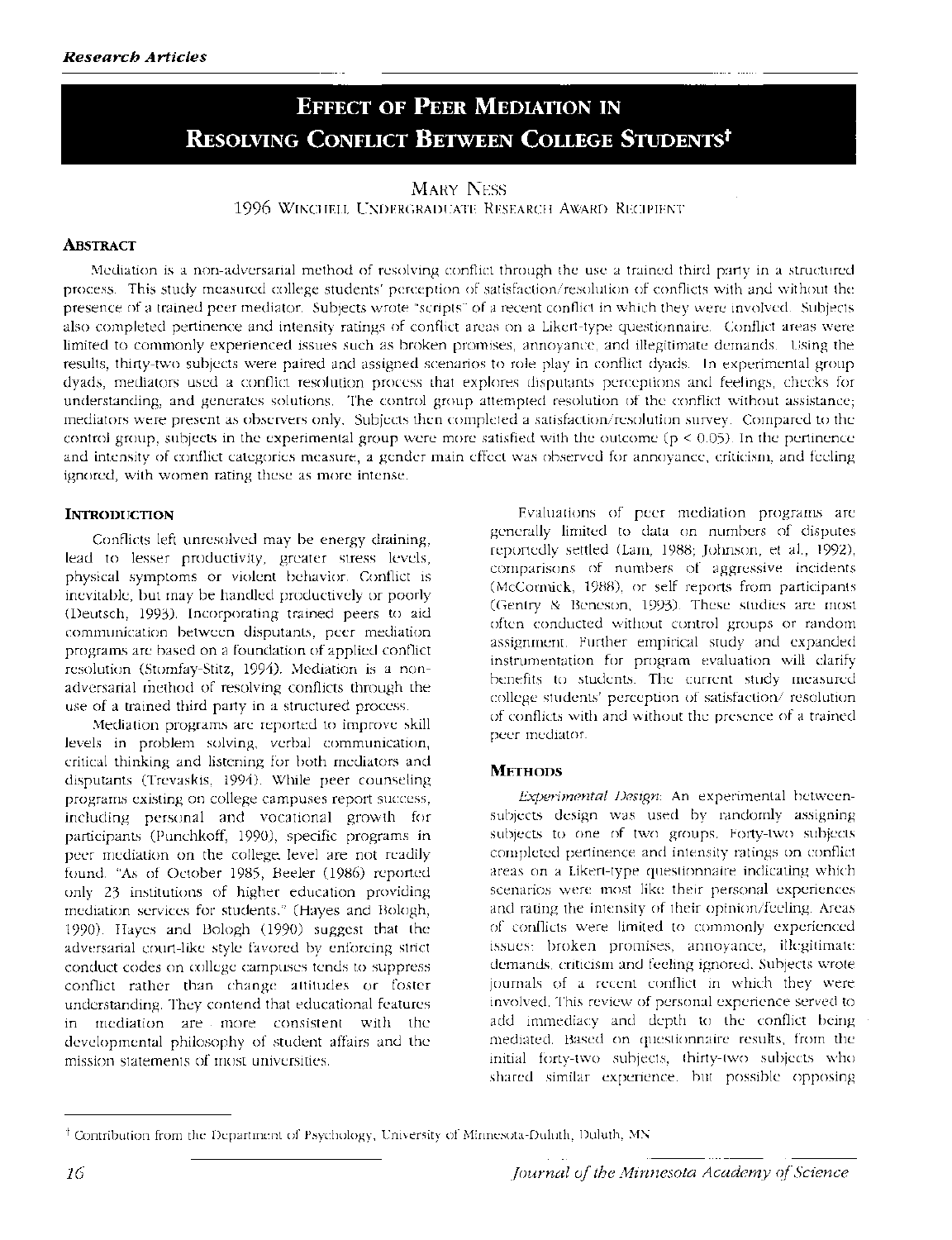views were chosen, paired, and assigned scenarios to role-play in conflict dyads. To create investment and realism, subjects were assigned to role-play a stance in the most personally relevant conflict scenario possible.

As dyads prepared for the conflict session, they were given expanded scenarios from which to operate and asked to behave in the manner that would seem most likely under the circumstances listed. While staying within the general scope of the scenarios, subjects were encouraged to incorporate personal experience, values and beliefs in the discussions of the conflict.

*Participants:* Subjects were drawn from volunteers from General Psychology classes in a mid-sized university in the upper Midwest. Thirty women and twelve men participated as subjects and received course credit for their participation. In the subset of participants used in the conflict dyads, twenty women and twelve men completed Satisfaction/Resolution surveys.

Participants in a campus peer counseling program at the same university were offered training as peer mediators (4) and served as mediators in the experimental group sessions and as observers in the control group. They also offered to mediate for any control group dyads wanting assistance after the experiment was complete. Training of mediators consisted of two and one-half hours of instruction in

conflict resolution presented by a university professor, community peer mediation leaders and the investigator, and an additional two hours of role playing practice in peer mediation.

*Instrumentation and Procedure:* Peer mediators confined their input in conflict sessions to procedures presented in their training. This training used of a process adapted from the "Checklist for Mediation" developed by the American Bar Association (Trevaski, 1994). Conflict scenarios were composed along the lines of previously completed studies (Miller, 1991). Sessions were video taped and two raters scored each mediators' conflict sessions in terms of their adherence to training standards. These scores were compared for inter-rater reliability.

The independent variable was manipulated by the presence of a peer mediator (treatment) or an "observer only" (control). In experimental group dyads, trained mediators used the conflict resolution process which explores disputants perceptions and feelings, checks for understanding and generates solutions. The control group attempted to resolve conflict without assistance; mediators were present as "observers only" to avoid a confound created by a witness to the conflict resolution session. Subjects then completed a satisfaction/resolution survey.

|  |  |  |  |  |  | Table 1. Effect of gender on relative intensities of conflict categories. |
|--|--|--|--|--|--|---------------------------------------------------------------------------|
|--|--|--|--|--|--|---------------------------------------------------------------------------|

| Conflict Types <sup>7</sup> | Gender <sup>#</sup> |               | Total <sup>‡</sup> | Significant |
|-----------------------------|---------------------|---------------|--------------------|-------------|
|                             | Female_             | <u>Male </u>  |                    | Difference  |
|                             | $4.6 \pm 2.5$       | $4.2 \pm 3.4$ | $4.5 \pm 2.7$      | No.         |
| 2.                          | $4.4 \pm 2.6$       | $3.5 \pm 2.3$ | $4.2 \pm 2.6$      | No          |
| 3.                          | $4.8 \pm 2.7$       | $3.9 \pm 3.3$ | $4.5 \pm 2.9$      | No.         |
| 4.                          | $2.5 \pm 2.8$       | $3.2 \pm 3.0$ | $2.6 \pm 2.8$      | NΟ          |
|                             | $6.8 \pm 2.0$       | $3.9 \pm 2.0$ | $6.1 \pm 2.4$      | <b>Yes</b>  |
| 6.                          | $5.8 \pm 3.3$       | $3.4 \pm 2.3$ | $5.2 \pm 3.3$      | <b>Yes</b>  |
| 7.                          | $4.8 \pm 2.6$       | $4.0 \pm 2.0$ | $4.6 \pm 2.5$      | No          |
| 8.                          | $5.1 \pm 3.1$       | $3.8 \pm 3.5$ | $4.8 \pm 3.1$      | Nο          |
| -9.                         | $4.9 \pm 2.8$       | $3.0 \pm 2.9$ | $4.5 \pm 2.3$      | Yes.        |
| 10.                         | $5.0 \pm 2.6$       | $3.6 \pm 3.1$ | $4.7 \pm 2.8$      | No          |

t Conflict types:

- 1. A friend broke a promise to me,
- 2. I was unable to follow through on a commitment to a friend.
- 3. Someone was asking me to do something unreasonable.
- 4. I asked someone to help me out in a way they thought was unreasonable
- 5. A friend has an annoying habit that is getting on my nerves.
- 6. Someone thinks I should change something about me that I think is "just the way I am"
- 7. A friend criticized me in a way that I thought was unfair.
- 8. A friend got upset when I gave an opinion or honest feedback.
- 9. I felt left out or ignored by a friend.
- 10. A friend felt left out or ignored by me.

 $\ddagger$  Values represent means  $\pm$  standard deviations.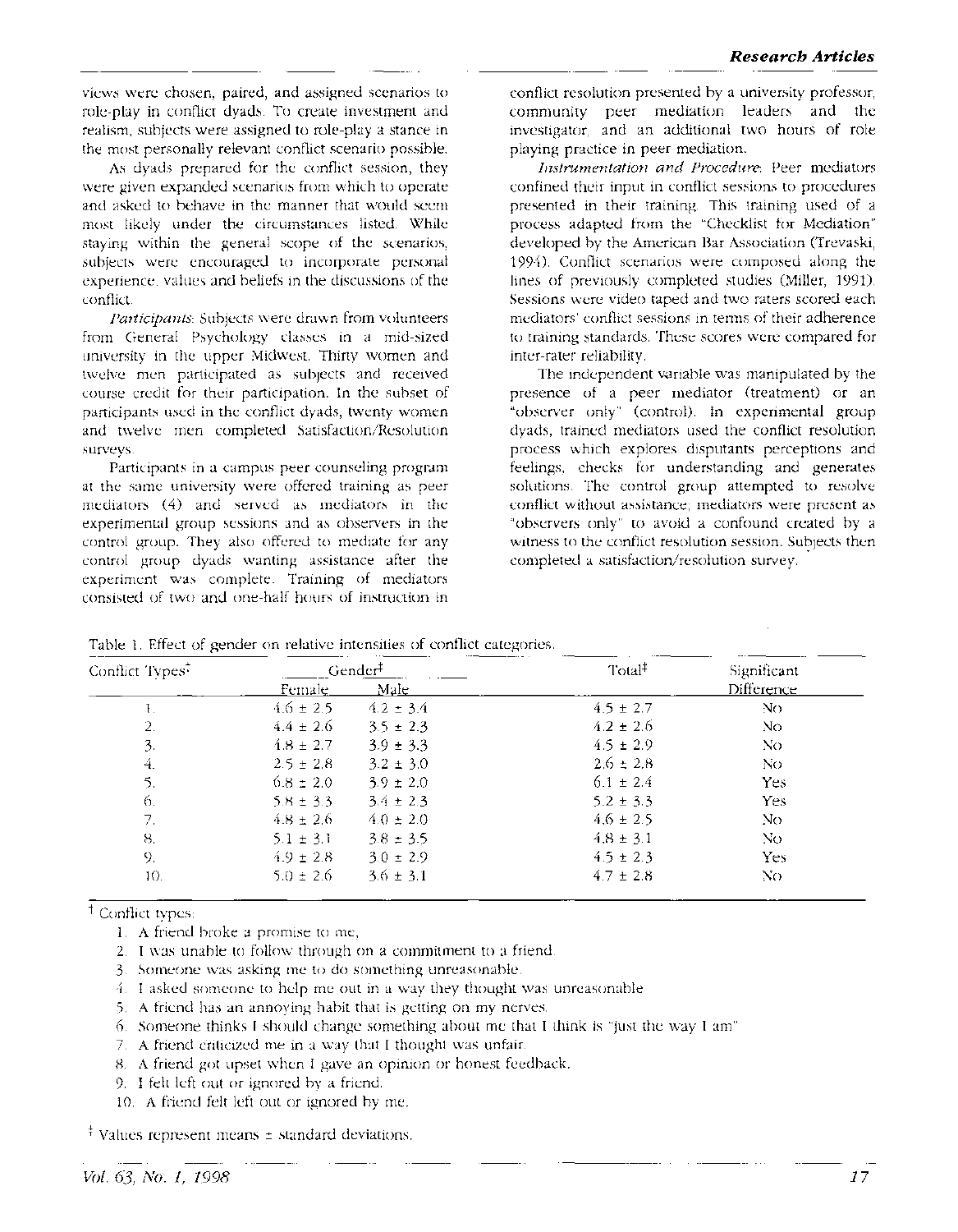#### **RESULTS**

Analysis of the conflict categories was conducted through the use of a one way ANOVA to check for significance within the rating of intensity of the conflict categories and quasi independent variable of gender. A gender main effect was observed for annoyance  $F(2,42) = 17.01$ , criticism  $F(2,42) = 5.18$ , and feeling ignored  $F(2,42) = 3.88$  with women rating these conflicts as more intense.

The conflict scripts written by subjects about a past experience were analyzed qualitatively and categorized on a nominal scale. In the subsample ( $n =$ 33), subjects reported sixteen incidents of conflicts with peers, four of which were roommates and six that involved members of the opposite sex or dating issues (for example, a close friend begins dating, leaving less time for the friendship). Seven conflict situations involved current romantic relationships and six involved family members with these equally divided between parents and siblings. Four reported threats, fear and/or physical assault (12%), and three reported alcohol use as a factor in the conflict (9%).

After preparing a frequency distribution of responses in each of the satisfaction/resolution categories for the experimental and control groups, the mean scores of responses were computed. The standard deviation of scores were obtained and a t-test

for independent measures was applied at an alpha level of p < 0.05. All differences were significant beyond  $p \le 0.05$  level (Table 2). In addition, results indicated that subjects found the scenarios both realistic and relevant  $t(30) = 1.81$ ,  $t(30) = -0.30$  and that the mediators were perceived as effective.

#### **DISCUSSION**

These inferential results indicate that the participation of peer mediators had a positive impact on the perceived satisfaction/resolution levels of college students involved in conflict, particularly in the areas of communication of feelings, resolution of the conflict and generating ideas of what could be done differently. Analysis of the types of conflict experienced by college students shows that peer relationships (dating, roommate and friendships) are most common, with another 18% of subjects reporting family conflict. It is of concern that although no overt cues of threats, fear or physical violence in the materials were presented, 12% spontaneously reported inclusion of these elements in conflicts they had experienced. If materials had cued subjects to recall and include this information, or perhaps if more men had participated in the study, these percentages might be substantially higher.

| Statement      | Group <sup>+</sup>  |                 | $t$ - Test | Significance $\frac{1}{2}$ |  |
|----------------|---------------------|-----------------|------------|----------------------------|--|
|                | <u>Experimental</u> | Control -       |            |                            |  |
| 1. Express     | $4.50 \pm 0.51$     | $3.80 \pm 1.00$ | 2.48       | *                          |  |
| 2. Feeling     | $1.50 \pm 0.51$     | $2.80 \pm 0.89$ | 3.42       | **                         |  |
| 3. Perspective | $4.30 \pm 0.60$     | $3.60 \pm 1.10$ | 2.12       |                            |  |
| 4. Solutions   | $1.90 \pm 0.80$     | $2.80 \pm 1.10$ | 2.53       | ۰                          |  |
| 5. Resolution  | $1.40 \pm 0.50$     | $2.50 \pm 1.20$ | 3.43       | $\clubsuit\spadesuit$      |  |
| 6. Differently | $4.30 \pm 0.50$     | $3.40 \pm 1.10$ | 3.34       | 車車                         |  |
| 7. Realistic   | $3.80 \pm 0.86$     | $3.00 \pm 1.40$ | 1.81       | ns.                        |  |
| 8. Relevant    | $2.80 \pm 1.20$     | $2.90 \pm 1.10$ | 0.30       | ns                         |  |
| 9. Effective   | $4.30 \pm 0.60$     | đ               |            |                            |  |

t Statements:

1. I am satisfied that I had a chance to express my side of this dispute.

- 2. I am not satisfied that the other person understood what I was feeling.
- 3. I am satisfied that the other person understood my perspective of what happened.
- 4. I feel that there were very few workable solutions generated by our discussion.
- 5. I feel that this conflict is not resolved.
- 6. The discussion helped me see what I could do differently in the future.
- 7. The conflict session seemed realistic to me.
- 8. The conflict scenario was not relevant to my life.
- 9. I felt that the mediator was effective.

\* Values represent means standard deviations.

 $9$  No mediation took place in control group.

<sup>§</sup> \*\* = t (30) = p < 0.01; \* = t (30) = p < 0.05; ns = not significant.